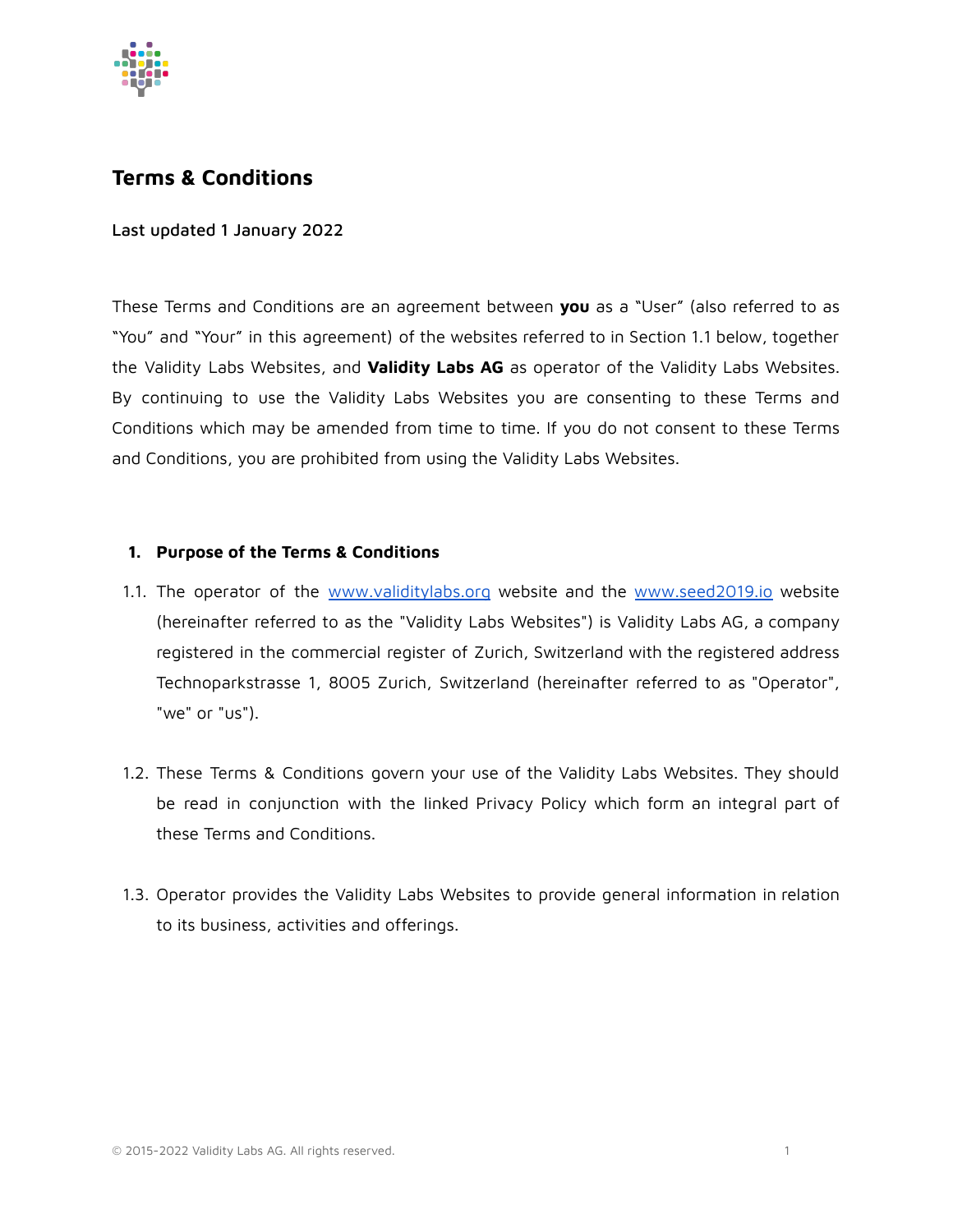

# **2. Agreement**

- 2.1. By using the Validity Labs Websites, you warrant that you are over 18 years of age, or if in the jurisdiction you are based the age of majority is over 18 years of age that you are older than this age. If you are below this age you should cease use of the Validity Labs Websites.
- 2.2. By using the Validity Labs Websites, you warrant that you are legally entitled to do so in all relevant jurisdictions in which you are a resident, national or currently visiting at the time of access to the Validity Labs Websites, and that use does not breach any relevant laws or regulations. Compliance with such laws and regulations is your sole responsibility.

# **3. Use License**

- 3.1. Operator grants you a temporary, personal, non-transferable license to use the Validity Labs Websites for non-commercial purposes. No intellectual property or other rights are transferred with this license and under this license you shall not:
	- copy, change or modify the content or code of the Validity Labs Websites;
	- use the content or code for commercial purposes and also not present the content or code in public (neither commercial nor non-commercial)
	- attempt to decompile or reverse engineer the software contained on this website;
	- remove copyright or other copyrighted names from the content or code; or
	- transfer the content or code to another person and "mirror" the materials to another server.
- 3.2. This license shall end automatically if you breach any of the Terms and Conditions, and may be terminated by the Operator at any time.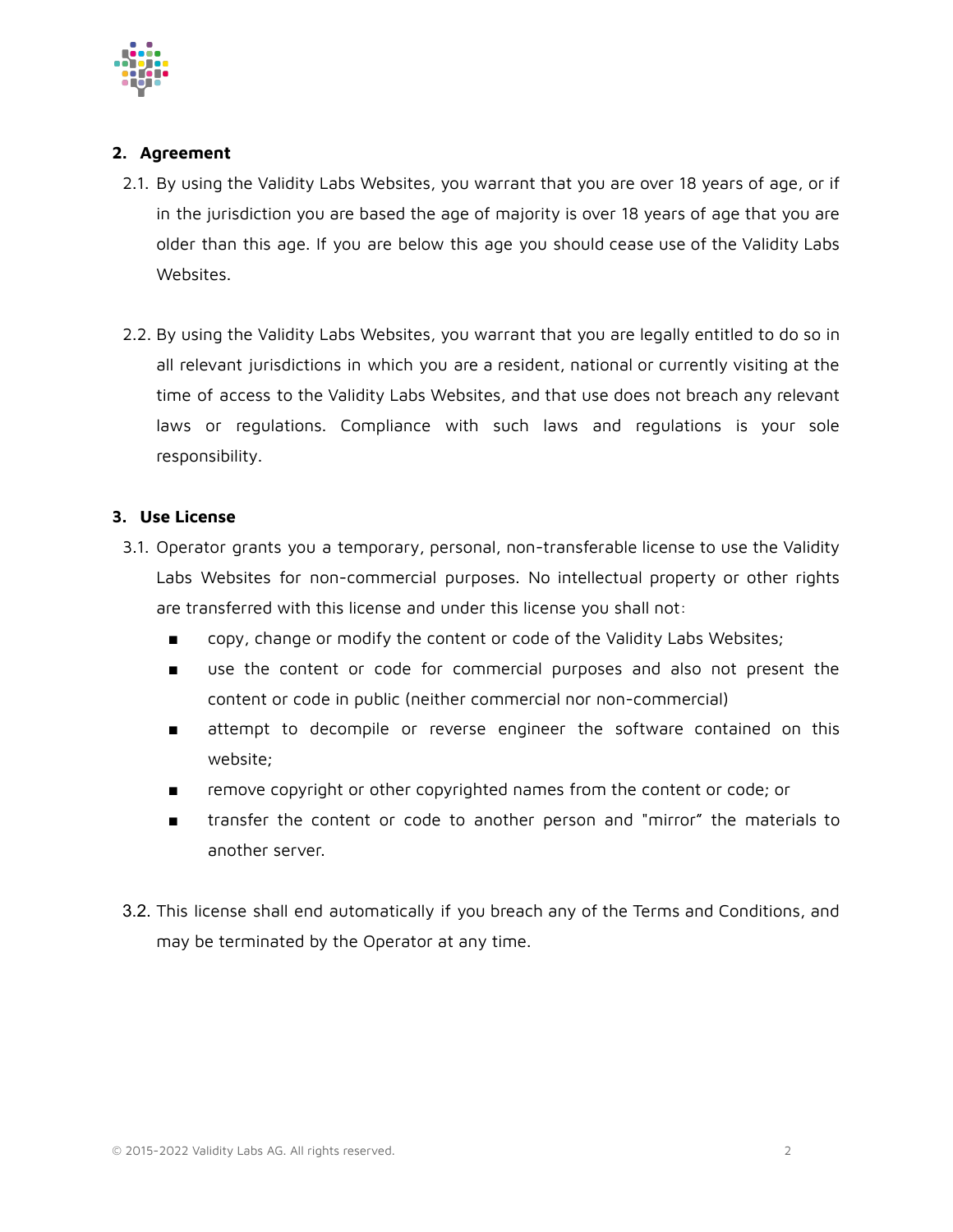

- 3.3. The User shall own any data submitted to the Validity Labs Websites and you shall be responsible for ensuring the accuracy, completeness, legality and appropriateness of any information provided by you. Details on why and how your data is processed is included in the linked Privacy Policy which forms an integral part of these Terms and Conditions.
- 3.4. You are prohibited from using the Validity Labs Websites or its content for any unlawful or illegal purpose; to solicit others to use the Validity Labs Websites for an unlawful or illegal purpose; to circumvent any laws or regulations; to infringe upon on the rights of any other party; to transmit or upload any viruses, malware or malicious code; to spam, phish or defraud other actual or potential other users of the Validity Labs Websites; or for any purpose that is not consistent with these Terms and Conditions. Any such action shall be grounds for immediate termination by Operator and the potential claims for damages by Operator for improper or illegal use.

#### **4. Warranty**

4.1. The contents and code on the Validity Labs Websites are provided "as is" and "as seen". You agree to use the Validity Labs Websites at your own risk and the Operator assumes no warranty for its correctness, accuracy or completeness. Operator hereby excludes all warranties and guarantees, to the extent permitted by law.

# **5. Limitations of liability**

5.1. Operator, including its employees, directors, affiliates and contractors, shall not be liable in any way (including, without limitation, loss of data, loss of profit, financial damage, reputational damage or business interruption), whether such damage is direct, indirect, punitive or consequential, to the extent permitted by law, even if the company or a person authorized by Operator was informed in writing or verbally that the risk of the occurrence of such loss could exist.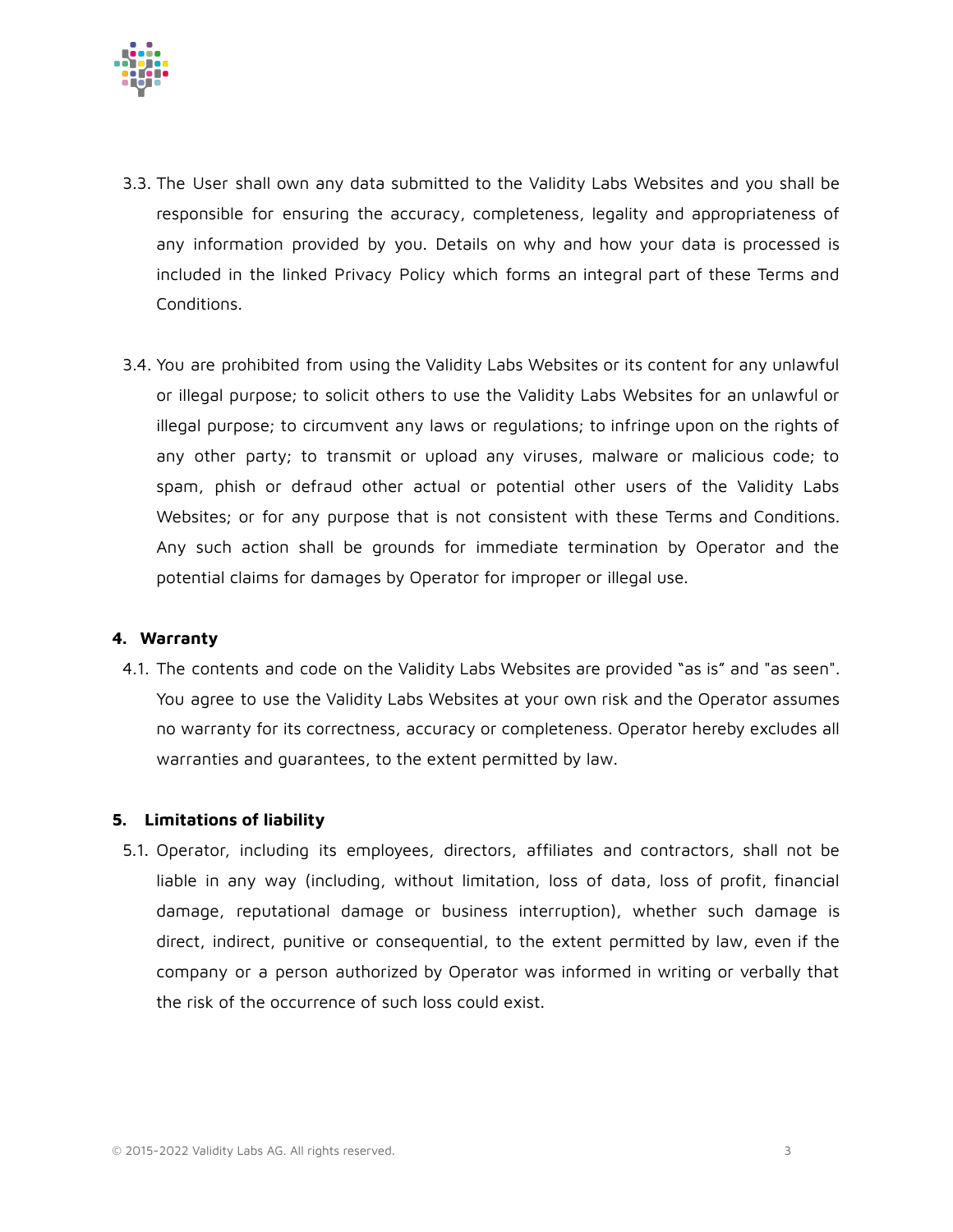

5.2. You agree to indemnify and hold harmless Operator, its employees, directors, contractors and affiliates from any liability, damage, loss, legal fees or other costs from any third party in relation to your use, or misuse, of the Validity Labs Websites, including but not limited to the provision of incomplete, inaccurate or misleading information; the illegal use of the Validity Labs Websites; breach of any of the terms of this Terms and Conditions, including but not limited to warranties provided by you.

#### **6. Fees**

6.1. If any fees or charges are payable for the use of the Validity Labs Websites, or in relation to any third party processing or other costs, you shall pay these fees or charges in accordance with any terms described in the Validity Labs Websites or third party sites as applicable.

#### **7. Changes and errors**

7.1. The materials on the Validity Labs Websites may contain technical, typographical, graphical, photographic or other errors. Operator does not guarantee the completeness, accuracy or correctness of the materials. Operators may make changes to the materials published on the Validity Labs Websites at any time without prior notice. This does not, however, oblige Operators to make updates or to correct errors. Operator also reserves the right to delete the Validity Labs Websites or individual materials contained therein.

#### **8. Links to third party sites and services**

8.1. You may be redirected to a third party website, service or portal from the Validity Labs Websites, including but not limited to those of any third parties listed in the Privacy Policy. Operator has not checked the links and is not responsible for the content on, or requirements of, a linked site. The inclusion of a link does not mean the endorsement of the contents of the linked page.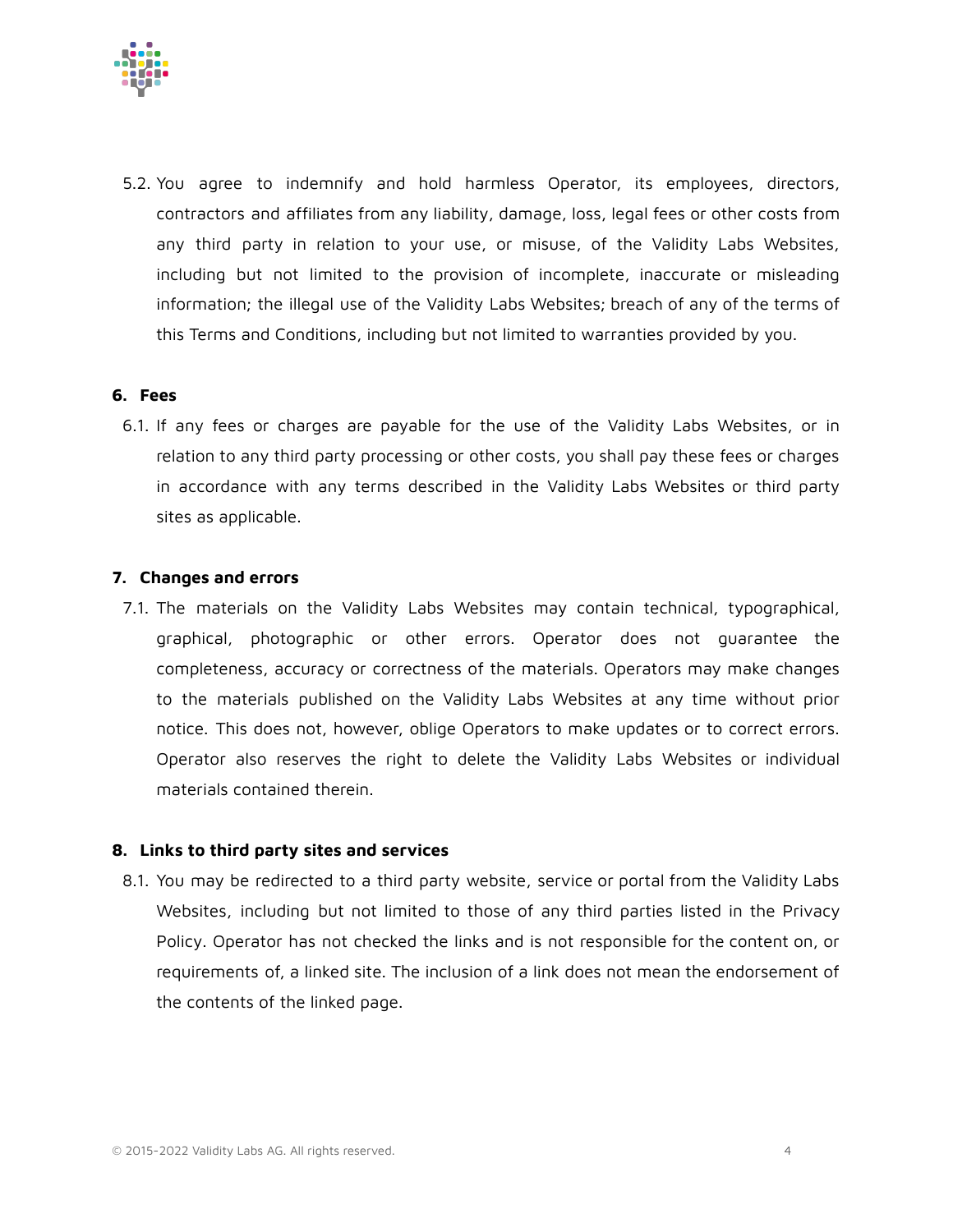

- 8.2. The use of a linked site is at your own risk, including your responsibility to carefully read, understand and consent to any and all legal notices, terms and conditions or privacy policies on such third party sites. You bear sole responsibility for ensuring that your use of such third party sites is legal and is in line with the terms and conditions of policies of the third party site. Operators shall have no liability for inappropriate or illegal use of third party sites, for their misuse, or for any damages arising from the use of any third party site.
- 8.3. Any information that you provide to such third party sites may be governed by the terms and conditions and privacy policy of the third party site and we strongly advise you to read these terms and conditions and privacy policy before providing your information.

#### **9. Changes to terms**

9.1. Operators may change these Terms and Conditions at any time without notice. Any changes will be communicated on the Validity Labs Websites. By using the Validity Labs Websites, you agree to be bound by the current version of these Terms and Conditions.

#### **10. Legal**

- 10.1. If any provision of these Terms & Conditions shall be declared invalid or illegal for any reason whatsoever, then, notwithstanding such invalidity or illegality, the remaining terms and provisions of this Agreement shall remain in full force and effect in the same manner as if the invalid or illegal provision had not been contained herein.
- 10.2. These Terms & Conditions, and the linked Privacy Policy, as amended from time to time, contain the entire agreement and understanding between the User and Operator with respect to use of the Validity Labs Websites and supersedes any prior agreements and understandings, both written and oral, between the User and Operator with respect to the use of the Validity Labs Websites.